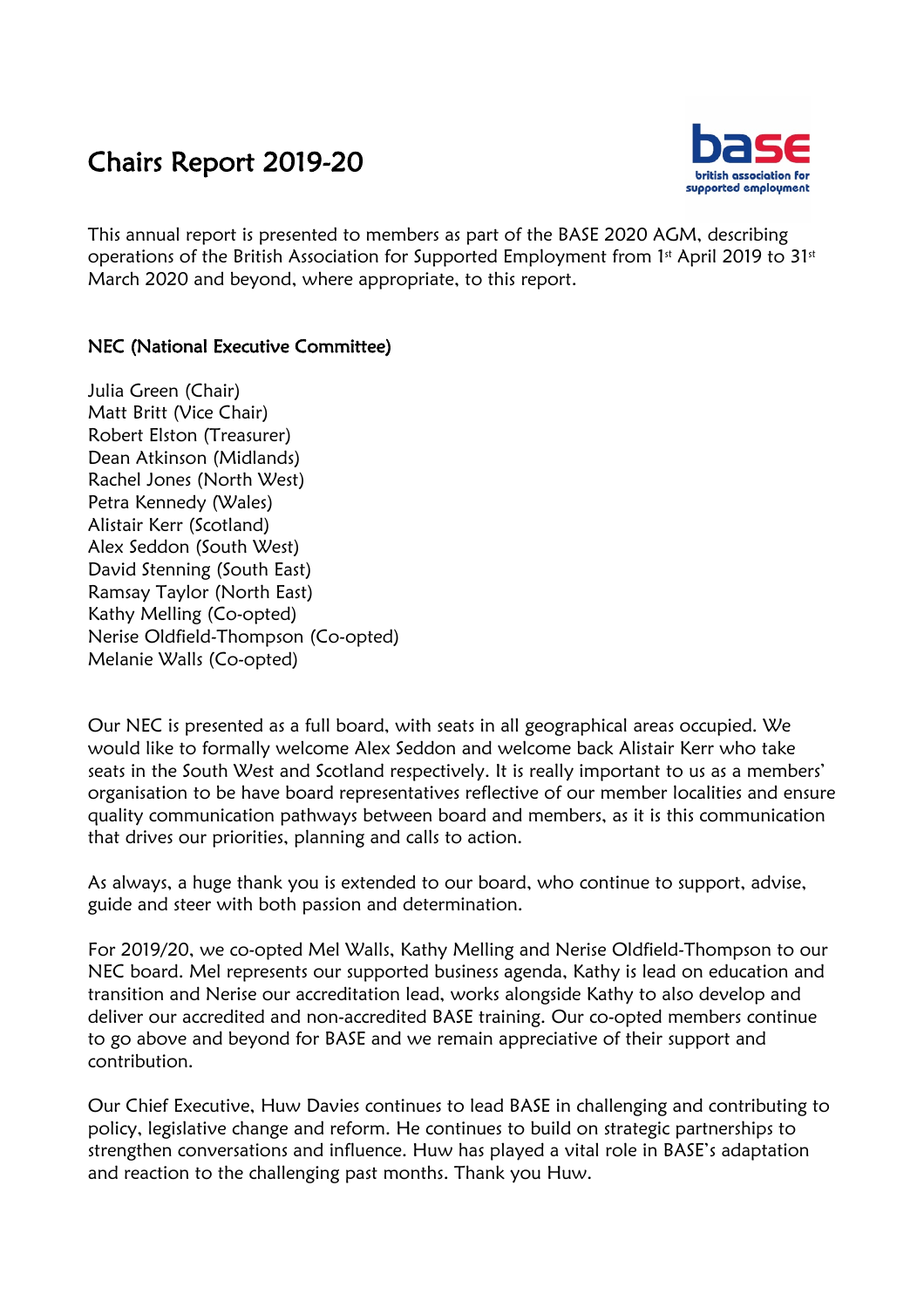Gillian sits at the heart of our digital platform presence, supporting members to also get better in this ever changing, challenging, competitive and ever so necessary world of social media. Your patience with us is appreciated and we truly value your advice.

## Key Themes

Membership continues to be strong and we've seen an increase in new providers, particularly local ones, which is fantastic. The involvement and contribution of this variety of organisations ensures we stay up to date and relevant within our sector and we are excited to see new faces, teams and organisations at our regional meetings. As members, your feedback is not only welcomed but necessary to drive us forward, ensuring as a collective we continue to challenge and progress, promoting best practice and creative thinking, smashing through barriers and striving towards real change.

Our finances remain stable and Robert will describe this more thoroughly in his Treasurer's report.

Demand remains strong for our training and consultancy services and, to date, over 500 practitioners have enrolled on our accredited certificate course. BASE's not-for-profit community interest company, Inclusive Trading CIC, continues to deliver a range of training and consultancy services on behalf of BASE and we are continually reviewing delivery and opportunities to expand our offer. 2020 has required us to adapt to the online environment and BASE held a series of well-attended online workshops through the summer. All regional forums have also been moved online. We've established regional Linked-In discussion groups and this has encouraged greater levels of engagement.

We have continued our close engagement with DWP and have sought to build on the Proof of Concept (POC) to establish a way of funding locally commissioned provision. The proposed Trailblazer is still uncertain but we are hopeful it will lead to delivery across 20+ local authority areas. BASE has been very active in seeking improvements to Access to Work processes and we have also engaged with DWP Commercial to try to influence the department's procurement methods.

We continue to enjoy excellent collaboration with the Department for Education to ensure study programmes deliver strong and sustainable outcomes. Along with other stakeholders such as Preparing for Adulthood, we have sought clearer definition of Supported Internships, a focus on workforce development, the adoption of quality standards, and better data recording so that we can identify areas of best practice. We have supported the department's work to ensure that learners are not disadvantaged by the Covid-19 measures which have been necessary.

We have continued to work closely with the Supported Business Steering Group to ensure that the changes to DWP funding of Supported Businesses are appropriate and sustainable. This support included assisting with finances and communications and we are confident that the Steering Group will achieve its aims.

There is a growing recognition that our sector needs a framework for quality assurance to demonstrate how services can meet customer needs. The SEQF accreditation and kite mark is now up and running and we are keen for the sector to use this framework to demonstrate what 'good' looks like.